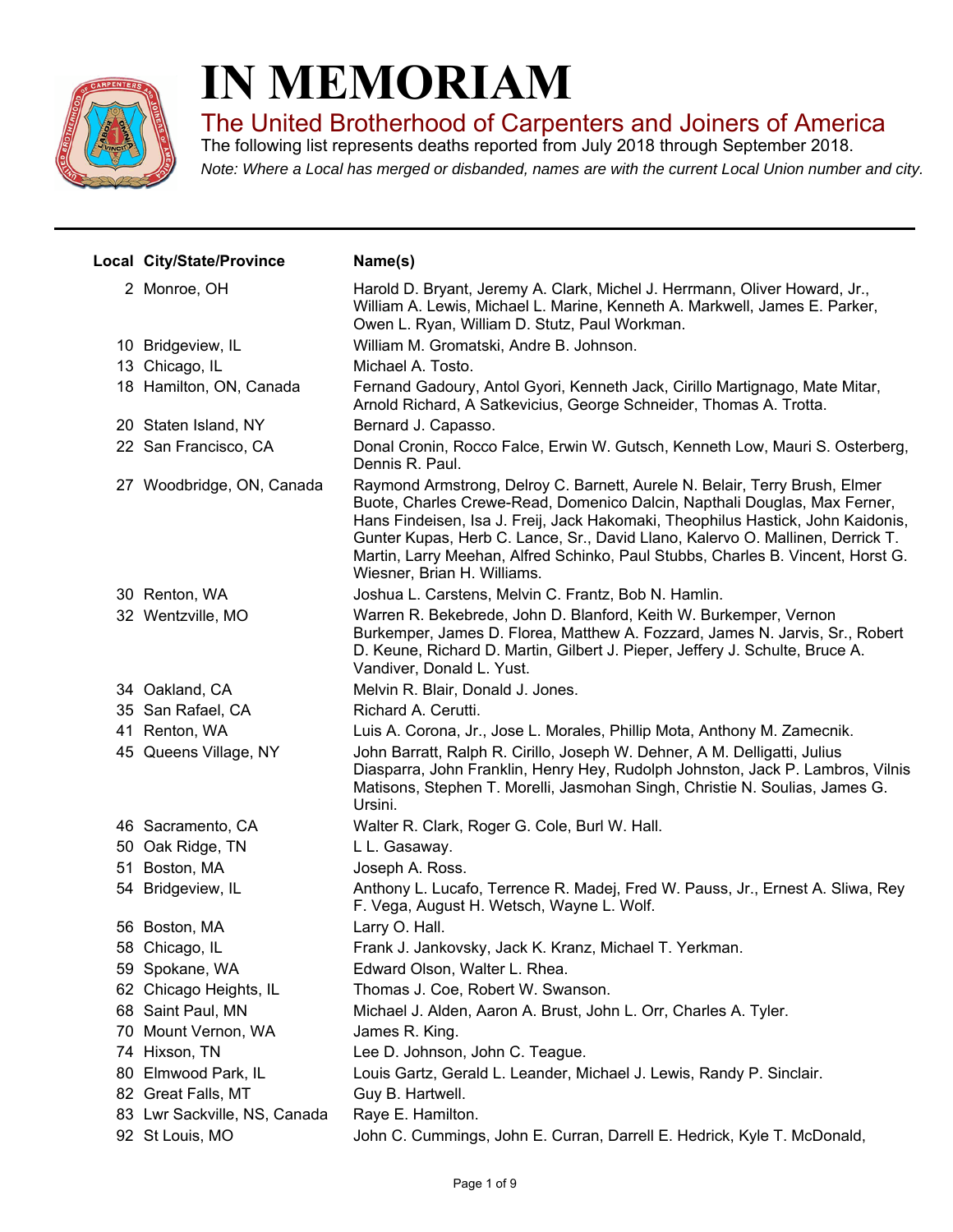| Local City/State/Province | Name(s)                                                                                                                                                                                                                                                                                                                                                                                                                                                                                                                                                                                                                                                                                                                                                                                                                                                                                                                                                                                                       |
|---------------------------|---------------------------------------------------------------------------------------------------------------------------------------------------------------------------------------------------------------------------------------------------------------------------------------------------------------------------------------------------------------------------------------------------------------------------------------------------------------------------------------------------------------------------------------------------------------------------------------------------------------------------------------------------------------------------------------------------------------------------------------------------------------------------------------------------------------------------------------------------------------------------------------------------------------------------------------------------------------------------------------------------------------|
|                           | Richard J. Street, Jr.                                                                                                                                                                                                                                                                                                                                                                                                                                                                                                                                                                                                                                                                                                                                                                                                                                                                                                                                                                                        |
| 93 Ottawa, ON, Canada     | Gary Ehrl, Rheal G. Lafontaine.                                                                                                                                                                                                                                                                                                                                                                                                                                                                                                                                                                                                                                                                                                                                                                                                                                                                                                                                                                               |
| 96 Kennewick, WA          | Vernon Wiley.                                                                                                                                                                                                                                                                                                                                                                                                                                                                                                                                                                                                                                                                                                                                                                                                                                                                                                                                                                                                 |
| 97 St Louis, MO           | Melvin Davis, Thomas F. Downey, III, John Eigenseher, Sr., John C. Hlavaty,<br>Burton B. Moss, Brian J. Ruzicka, Vito J. Scarfino, Charles O. Simpson, Richard<br>W. Stecker, Lavern H. Trupp.                                                                                                                                                                                                                                                                                                                                                                                                                                                                                                                                                                                                                                                                                                                                                                                                                |
| 100 Lansing, MI           | Tim J. Hofbauer, Harry M. Hull, Marshall F. Mattis.                                                                                                                                                                                                                                                                                                                                                                                                                                                                                                                                                                                                                                                                                                                                                                                                                                                                                                                                                           |
| 102 Livermore, CA         | Richard Alley, Richard A. Bennett, Marion R. Kattenhorn, Homer Martin, Jr.,<br>William W. Small.                                                                                                                                                                                                                                                                                                                                                                                                                                                                                                                                                                                                                                                                                                                                                                                                                                                                                                              |
| 106 Altoona, IA           | Andrew J. Cowger, James T. Edenburn, Alton R. Heer, Allen E. Reeves, Freddy<br>D. Silverthorn, James D. Slebiska.                                                                                                                                                                                                                                                                                                                                                                                                                                                                                                                                                                                                                                                                                                                                                                                                                                                                                             |
| 110 St Joseph, MO         | John W. Jackson, Bill C. Wyland.                                                                                                                                                                                                                                                                                                                                                                                                                                                                                                                                                                                                                                                                                                                                                                                                                                                                                                                                                                              |
| 129 Lacey, WA             | Michael J. Gentile, Paul R. Woods.                                                                                                                                                                                                                                                                                                                                                                                                                                                                                                                                                                                                                                                                                                                                                                                                                                                                                                                                                                            |
| 136 Monroe, OH            | Grover L. Arnett, James W. McGuire, Daniel Steiger, Jr., William F. Walker.                                                                                                                                                                                                                                                                                                                                                                                                                                                                                                                                                                                                                                                                                                                                                                                                                                                                                                                                   |
| 141 Bridgeview, IL        | Kenneth R. Carlson, Glenn E. Miller, Roger A. Olson.                                                                                                                                                                                                                                                                                                                                                                                                                                                                                                                                                                                                                                                                                                                                                                                                                                                                                                                                                          |
| 152 Martinez, CA          | James L. Becker, Charles F. Bullard, Lewis L. Crane, Shane D. Denny, Vernon<br>Hamman, John M. Pulido, Kenneth D. Skaggs.                                                                                                                                                                                                                                                                                                                                                                                                                                                                                                                                                                                                                                                                                                                                                                                                                                                                                     |
| 157 New York, NY          | Vicente Almela, James Anderson, Marco A. Andia, Leroy Anthony, Michael<br>Barlow, Hugh J. Brady, Steven P. Capizzo, Richard Carney, Terrence P. Carroll,<br>Ralph J. Cespuglio, Ouseley C. Crichlow, Michael T. Cronin, Gennaro Daponte,<br>Jr., Daniel Dennehy, James Doherty, Michael Dykeman, John W. Ewald, Patrick<br>Fitzgerald, Brian Gillan, James Graves, Arturo Guarnieri, Joseph M. Guercio,<br>Sheldon Jacobs, Lawrence P. Kelly, Patrick Lally, Euclid Levine, Vito Maffei,<br>William P. Maher, Joseph Marsich, Frank A. Mazziotti, Anthony McDermott, Chris<br>McDonagh, Edward M. Mcintyre, William D. Meek, Roberto Milla, Jaspare R.<br>Miranda, Rudolph J. Mitchell, Michael E. Nallen, Ronald Olson, John M. Paladino.<br>William Parmentier, Robert L. Pinto, De L. Ponce, John Radovich, Peter<br>Santopietro, Francisco Sendra, Matt Smith, Vincent F. Sorbera, Adam Stawski,<br>Michael Sullivan, Nicolo Sussich, Alfred Svevar, George Swanson, Ronald B.<br>Thelwell, Felix Torres. |
| 158 Philadelphia, PA      | Joseph L. Esquieu, Joseph W. Gallagher, Jr., Michael J. Gushue, Joseph D.<br>Kennedy, Edward R. Nolan, Kenneth W. Shaw, Joseph Tyson.                                                                                                                                                                                                                                                                                                                                                                                                                                                                                                                                                                                                                                                                                                                                                                                                                                                                         |
| 164 Havertown, PA         | Joe M. Cizmarik, Ronald C. Muldoon, Wade Slone.                                                                                                                                                                                                                                                                                                                                                                                                                                                                                                                                                                                                                                                                                                                                                                                                                                                                                                                                                               |
| 166 Milan, IL             | Gerald R. Colman, Walter Z. Nenycz.                                                                                                                                                                                                                                                                                                                                                                                                                                                                                                                                                                                                                                                                                                                                                                                                                                                                                                                                                                           |
| 167 Allentown, PA         | Thomas M. Dezinna, Robert E. Meadows, Morris Pierce, Gerald A. Sherwood.                                                                                                                                                                                                                                                                                                                                                                                                                                                                                                                                                                                                                                                                                                                                                                                                                                                                                                                                      |
| 171 Youngstown, OH        | V J. Briceland, Lester V. Mellott, Lester Walker.                                                                                                                                                                                                                                                                                                                                                                                                                                                                                                                                                                                                                                                                                                                                                                                                                                                                                                                                                             |
| 174 Joliet, IL            | Dennis L. Alberico, James W. Borio, Luis Cornelio, Leo F. Tjelle.                                                                                                                                                                                                                                                                                                                                                                                                                                                                                                                                                                                                                                                                                                                                                                                                                                                                                                                                             |
| 175 Louisville, KY        | Isaiah L. Cherry, Elijah Denton, Joseph M. Guadagnoli, Jonathan M. Sanders.                                                                                                                                                                                                                                                                                                                                                                                                                                                                                                                                                                                                                                                                                                                                                                                                                                                                                                                                   |
| 180 Vallejo, CA           | Antonio F. Daconceicao, Benjamini A. Pereyras, Mario Yokoi.                                                                                                                                                                                                                                                                                                                                                                                                                                                                                                                                                                                                                                                                                                                                                                                                                                                                                                                                                   |
| 181 Elmwood Park, IL      | Helmut Bohla, Warren T. Flood, Roy J. Michiels.                                                                                                                                                                                                                                                                                                                                                                                                                                                                                                                                                                                                                                                                                                                                                                                                                                                                                                                                                               |
| 186 Steubenville, OH      | Michael J. Swartzmiller.                                                                                                                                                                                                                                                                                                                                                                                                                                                                                                                                                                                                                                                                                                                                                                                                                                                                                                                                                                                      |
| 195 Ottawa, IL            | John J. Goralczyk, Jr.                                                                                                                                                                                                                                                                                                                                                                                                                                                                                                                                                                                                                                                                                                                                                                                                                                                                                                                                                                                        |
| 197 Upper Marlboro, MD    | Charles M. Esak, James H. Gibson, Mark N. Jacovitte, Jerry L. Ketterman, Louis<br>V. Laricci, Leroy A. Leverone.                                                                                                                                                                                                                                                                                                                                                                                                                                                                                                                                                                                                                                                                                                                                                                                                                                                                                              |
| 200 Columbus, OH          | Richard A. Curry, Everett D. Maynard, Mark Milligan, Ernest E. Robinson, Amos<br>W. Scaggs, Robert K. Schreiber.                                                                                                                                                                                                                                                                                                                                                                                                                                                                                                                                                                                                                                                                                                                                                                                                                                                                                              |
| 202 Grayling, MI          | Kenneth L. Mackinnon.                                                                                                                                                                                                                                                                                                                                                                                                                                                                                                                                                                                                                                                                                                                                                                                                                                                                                                                                                                                         |
| 205 Ashland, VA           | Frank R. Duck, Marc Riccio.                                                                                                                                                                                                                                                                                                                                                                                                                                                                                                                                                                                                                                                                                                                                                                                                                                                                                                                                                                                   |
| 216 Fort Smith, AR        | Kerry D. Hayes.                                                                                                                                                                                                                                                                                                                                                                                                                                                                                                                                                                                                                                                                                                                                                                                                                                                                                                                                                                                               |
| 217 Foster City, CA       | Karl F. Fairchild.                                                                                                                                                                                                                                                                                                                                                                                                                                                                                                                                                                                                                                                                                                                                                                                                                                                                                                                                                                                            |
| 223 Nashville, TN         | John W. Belcher, Charles A. Catlin, Robert B. Lyons.                                                                                                                                                                                                                                                                                                                                                                                                                                                                                                                                                                                                                                                                                                                                                                                                                                                                                                                                                          |
| 224 Newburgh, IN          | James A. Blanton, Milton C. Happe, Raphael E. Klueh, Gerald L. Sandoval, Jr.,<br>Reggie L. Watson.                                                                                                                                                                                                                                                                                                                                                                                                                                                                                                                                                                                                                                                                                                                                                                                                                                                                                                            |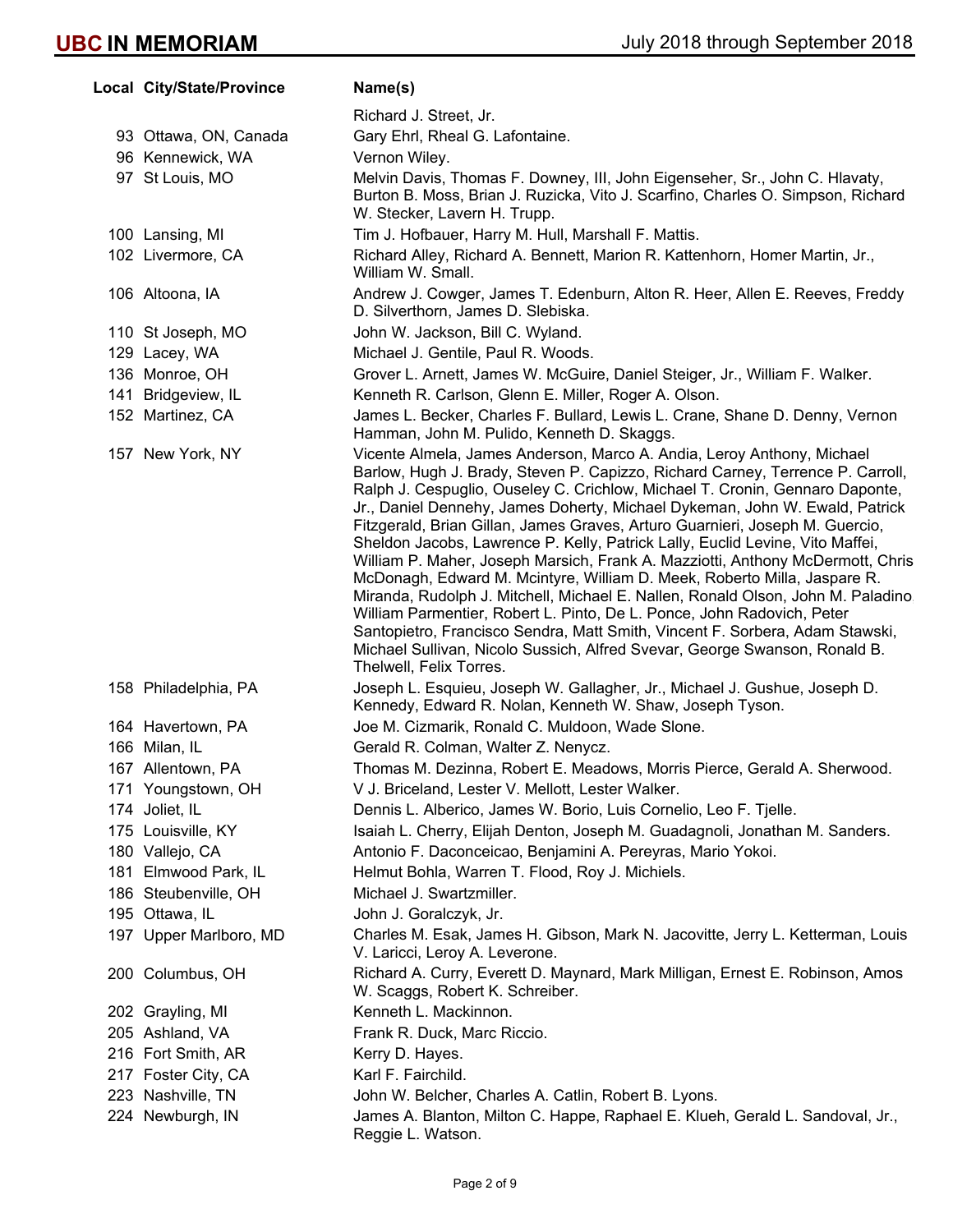|     | Local City/State/Province | Name(s)                                                                                                                                                                                                                                                                                                                                                |
|-----|---------------------------|--------------------------------------------------------------------------------------------------------------------------------------------------------------------------------------------------------------------------------------------------------------------------------------------------------------------------------------------------------|
|     | 225 Atlanta, GA           | James R. Couch, Stephen P. Isyk.                                                                                                                                                                                                                                                                                                                       |
|     | 232 Fort Wayne, IN        | Alden M. Swenson, Herbert A. Thornburg, Grover D. Yontz, Jr.                                                                                                                                                                                                                                                                                           |
|     | 237 East Peoria, IL       | George W. Samples, Atlas P. Waddle, Wm N. Williamson.                                                                                                                                                                                                                                                                                                  |
|     | 243 Champaign, IL         | Ronald M. Higgs.                                                                                                                                                                                                                                                                                                                                       |
|     | 250 Des Plaines, IL       | George Carlson, Richard C. Giese, Philip A. Hermann, Thomas E. McManus,<br>Brian T. Shepherd.                                                                                                                                                                                                                                                          |
|     | 251 Edison, NJ            | Stephen R. Hills, Jr.                                                                                                                                                                                                                                                                                                                                  |
|     | 252 Philadelphia, PA      | Edwil J. Dailey, James F. Jones, John J. Kritkausky, George Miller, Soloman<br>Pikman, Michael Santini, Alfonso Santoro, Hector Veloz, Attilio S. Venturo, Wm J.<br>Verpecinskas.                                                                                                                                                                      |
|     | 253 Hackensack, NJ        | Melvin R. Anderson, Robert J. Gordon, Herman Lutsky, Ronald E. Miller, John M.<br>O'Donnell, Allen H. Phipps, Allen F. Riley, Salvatore A. Tucci, Clarence H. Votaw,<br>Arthur W. Wagner, Robert P. Wysocki.                                                                                                                                           |
|     | 254 Edison, NJ            | Andrew Babyak, Jr., Joseph C. Boyle, Jeffery T. Hanlon, Kenneth N. Kennedy,<br>Gregory W. Lewchuk, Angelo L. Murdolo, Robert E. Pazur, William P. Thompson,<br>Donald J. Ward, William E. Wescott, Mickey M. Yusko.                                                                                                                                    |
|     | 255 Hammonton, NJ         | Clarence B. Argenbright, Harry E. Benson, Ralph T. Callowhill, Anthony J.<br>Cimino, Hayes R. Hammer, William C. Higgins, Jr., William M. Krayer, Gerald E.<br>Lee, R J. McMenamin, Jr., Frank S. Nicosia, William S. Reed, Edward M.<br>Rhatigan, Hector Rodriguez, Thomas J. Tedesco, David C. Weber.                                                |
|     | 256 Savannah, GA          | Wilder D. Kirkland.                                                                                                                                                                                                                                                                                                                                    |
|     | 264 Pewaukee, WI          | Edw J. Andryauskas, Russell C. Bordeaux, Eugene A. Macsurak, Joseph J.<br>Petrie.                                                                                                                                                                                                                                                                      |
|     | 270 Springfield, IL       | Harry L. Belden, Gregory S. Feldman, Michael T. Hurley.                                                                                                                                                                                                                                                                                                |
|     | 271 Eugene, OR            | Rolland Richards, Valeriy B. Tsytsyn.                                                                                                                                                                                                                                                                                                                  |
|     | 272 Chicago Heights, IL   | Detlef W. Detjen, Wayne Snedden.                                                                                                                                                                                                                                                                                                                       |
|     | 276 Cheektowaga, NY       | Richard F. Coppola, Elliott J. Ellis, Jr., Serofino Giambattista, Raymond G.<br>Millette, Thomas S. Pintagro, James F. Renzi, Gregory L. Smith, John F.<br>Whitham.                                                                                                                                                                                    |
|     | 277 Binghamton, NY        | Edwin Beickert, Robert L. Devers, Earl C. Dillon, Jr., Charles E. Dixon, Anthony J.<br>Jabour, Robert J. Krick, Louis Lesyshyn, Wayne M. Moore, Wayne Pack, Dale K.<br>Printup, Pete J. Quattrini, Chas C. Ritzler, Lloyd D. Sackett, William Senko,<br>Brandon L. Smith, Gordon H. Sprague, Jr., Assad Tanury, Ralph A. Verdolini,<br>John O. Wilcox. |
|     | 279 Hopewell Junction, NY | Peter F. Bark, Leroy J. Barnes, Donald R. Brenneck, Gerhard H. Facklam,<br>Russell A. Fancher, Dianisio A. Fontana, Richard T. Hulbert, William J. Kopchak,<br>Fred Pfaffenbach, Nunzio J. Ricottilli, Alpo Riski, John Vlacancich.                                                                                                                    |
|     | 283 Augusta, GA           | Jerry R. McFalls, Darren K. Redd.                                                                                                                                                                                                                                                                                                                      |
|     | 285 Akron, OH             | Jonathan D. Bair, Robert J. Cessna, Brian D. Collier, Travis L. Graham, Edwin D.<br>Metz, Jayson Porter.                                                                                                                                                                                                                                               |
|     | 290 Hauppauge, NY         | Robert H. Arden, Jr., Richard Beecher, Manuel Calado, Gary A. Cocker, Walter<br>T. Hartigan, George McFarland, Samuel Pecora, John Wagner.                                                                                                                                                                                                             |
|     | 291 Albany, NY            | Evan Brunelle-Bushey, Richard C. Provost, Paul E. Standhart.                                                                                                                                                                                                                                                                                           |
|     | 301 Indianapolis, IN      | Jack L. Barkhimer, Chris A. Berning, Louis Gibson, Jr., Michael P. Williams.                                                                                                                                                                                                                                                                           |
|     | 308 Cedar Rapids, IA      | Jeffrey D. Ciha.                                                                                                                                                                                                                                                                                                                                       |
|     | 310 Rothschild, WI        | Lawrence A. Achenreiner, Douglas M. Jump.                                                                                                                                                                                                                                                                                                              |
| 311 | Joplin, MO                | Lawrence Fickle, Lawrence Pendergraft, Melvin E. Richards.                                                                                                                                                                                                                                                                                             |
|     | 314 Madison, WI           | Daymon R. Blasel, Norman J. Schreiner, Wayne E. Tracy.                                                                                                                                                                                                                                                                                                 |
|     | 315 Kansas City, MO       | Nicholas J. Bowman, James G. Gardner, Sheldon Jones, Orlan F. Schultz,<br>Charles R. Sloan, Charles G. Snelling, Richard F. Stroble, Berl A. Wilkes.                                                                                                                                                                                                   |
|     | 318 Pelham, AL            | Wilson C. Cornelius.                                                                                                                                                                                                                                                                                                                                   |
|     | 322 Saint Paul, MN        | Lance R. Anderson, Orville C. Anderson, Richard G. Hirtzel, Rueben R. Honza,<br>Donald V. Jensen, Frank J. Judkins, Donald E. McNearney, David J. Stolts, Alvin                                                                                                                                                                                        |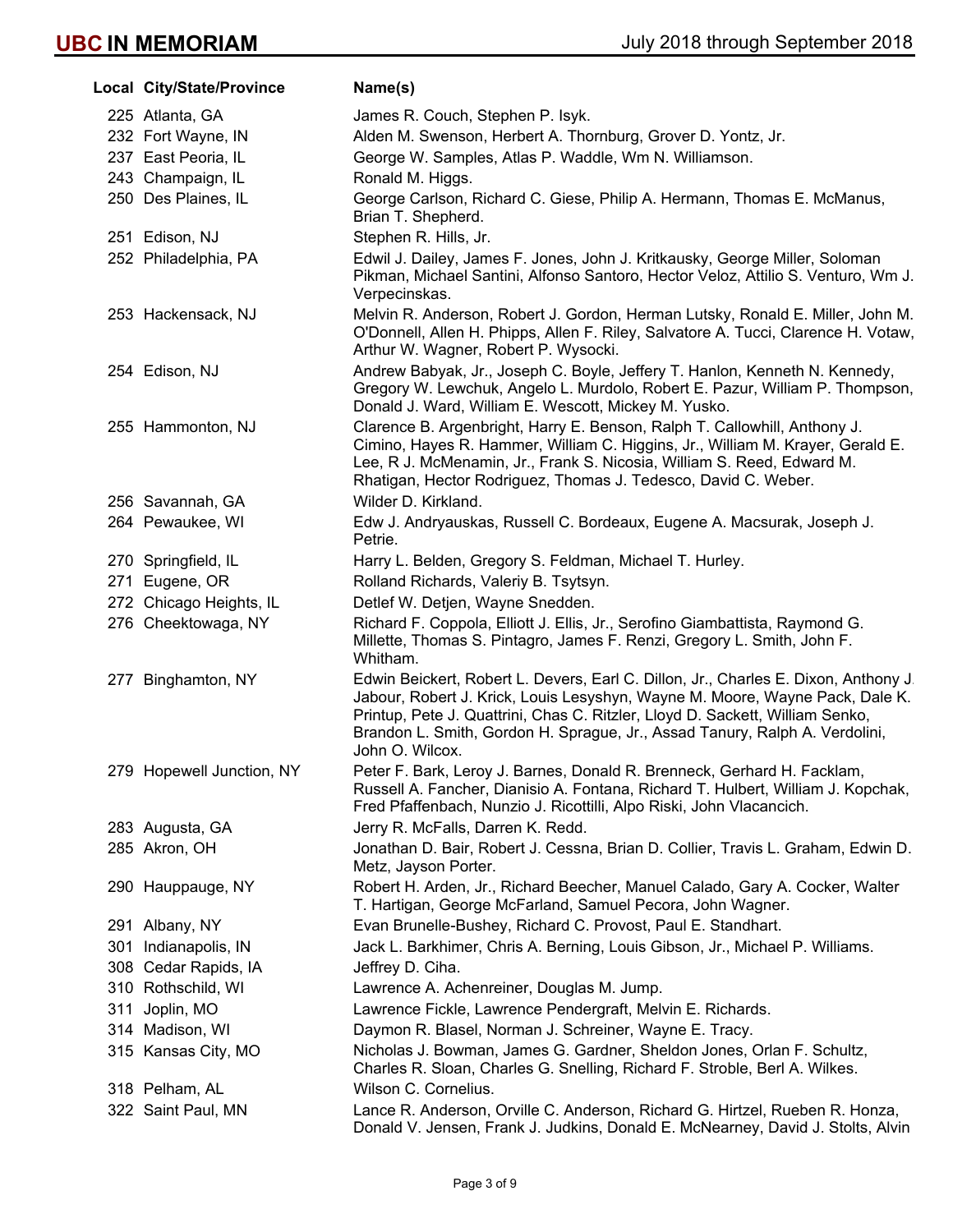| Local City/State/Province | Name(s)                                                                                                                                                                                                                                                                                                                                                                                                                                                                                                                                                  |
|---------------------------|----------------------------------------------------------------------------------------------------------------------------------------------------------------------------------------------------------------------------------------------------------------------------------------------------------------------------------------------------------------------------------------------------------------------------------------------------------------------------------------------------------------------------------------------------------|
|                           | S. Swanson, Gene K. Westby, Donald M. Willam.                                                                                                                                                                                                                                                                                                                                                                                                                                                                                                            |
| 326 Yalesville, CT        | Louis A. Argentino, Sr., Raymond F. Bargelski, Robert Bialczak, Douglas E.<br>Conklin, Vito Didonno, Julius B. Festa, Ralph G. Finney, Stephen H. Finney, Lloyo<br>E. Godreau, Barry P. Hansen, Charles W. King, Ernest A. Knecht, Regan R.<br>Levesque, Lawrence McGeehan, Richard L. Palacko, Bertrand Simard, John<br>Sposato, John J. Violano.                                                                                                                                                                                                       |
| 327 Dorchester, MA        | Laurent E. Boutin, George M. Drolet, Donald S. Gillis, Michael McDonagh.                                                                                                                                                                                                                                                                                                                                                                                                                                                                                 |
| 328 Cambridge, MA         | Derrill M. Demarino, Jr., Lionel M. Godbout, William E. Goddard, John A.<br>Kulesza, Grady Neely, Jr., Chas J. Sidlowski, Jean G. Sirois.                                                                                                                                                                                                                                                                                                                                                                                                                |
| 330 Warwick, RI           | Frank C. Arabian, Jr., Aime Bard, Fredric N. Carlson, Jose J. Ferreira, Frank<br>Marrapese, Guy E. Marrapese, Chester W. Padgett, George J. Perry, John<br>Pitocco, Gino A. Satti, Bruce W. Sylvia.                                                                                                                                                                                                                                                                                                                                                      |
| 336 Worcester, MA         | S E. Buraczynski, Tommie C. Dandy, James M. Diggins, Jr., Paul Lizewski, Paul<br>E. Patoine, Dennis F. Schmidt, Chris J. Sebring, John A. Sleeper.                                                                                                                                                                                                                                                                                                                                                                                                       |
| 339 Wilmington, MA        | Dana Coulombe, Paul Dominguez, James A. Dorsi, Stephen R. Hilton, Sr., Harold<br>Nedeau, Joseph Patti, Richard L. Ryan, James J. Sarantos, Eric K. Sullivan.                                                                                                                                                                                                                                                                                                                                                                                             |
| 344 Pewaukee, WI          | Harold A. Bobrofsky, Stanley P. Catarozoli, Gordon Sjurson, Donald L. Timmel.                                                                                                                                                                                                                                                                                                                                                                                                                                                                            |
| 345 Cordova, TN           | Robert S. Street.                                                                                                                                                                                                                                                                                                                                                                                                                                                                                                                                        |
| 346 Randolph, MA          | Robert A. Gaudet, Donald R. Moore.                                                                                                                                                                                                                                                                                                                                                                                                                                                                                                                       |
| 351 Rossford, OH          | Scott E. Aldrich, Tim A. Blair, Edward W. Church, Robert A. Dodson, James<br>Dula, Jr., L J. Gallagher, Don L. Goins, Keith E. Keivens, Jr., Jack E. Kenney,<br>Arthur H. Meintzer, David Musch, Dale W. Musser, Glenn Parker, Rodney E.<br>Price, Lee A. Schober, Robert F. Sopher, Paul Thees, Bernie L. Webb.                                                                                                                                                                                                                                         |
| 352 Manchester, NH        | Joseph H. Moffett.                                                                                                                                                                                                                                                                                                                                                                                                                                                                                                                                       |
| 356 Marietta, OH          | Delbert L. Duckworth.                                                                                                                                                                                                                                                                                                                                                                                                                                                                                                                                    |
| 357 Paducah, KY           | Jack J. Biehle, Charles M. Lovelace, Joseph C. Sedlock.                                                                                                                                                                                                                                                                                                                                                                                                                                                                                                  |
| 361 Hermantown, MN        | William A. Schaefer, Jack E. Thompson.                                                                                                                                                                                                                                                                                                                                                                                                                                                                                                                   |
| 363 Lisle, IL             | Harold A. Crow.                                                                                                                                                                                                                                                                                                                                                                                                                                                                                                                                          |
| 373 Cleveland, OH         | Kyle R. Parker, Joseph Scarola, Jr.                                                                                                                                                                                                                                                                                                                                                                                                                                                                                                                      |
| 397 Port Hope, ON, Canada | Peter A. Harness.                                                                                                                                                                                                                                                                                                                                                                                                                                                                                                                                        |
| 405 San Jose, CA          | Jerry A. Allred, Edward J. Covello, Donald E. Davis, John L. Hendrickson, James<br>T. Nakatsu, Raoul E. Regalado, Jack R. Romine, Rudy C. Valente, Sr., Alexander<br>Vierra, Jr.                                                                                                                                                                                                                                                                                                                                                                         |
| 413 South Bend, IN        | Brian H. Bogaert, Michael R. Pierce, Thomas A. Woodbridge.                                                                                                                                                                                                                                                                                                                                                                                                                                                                                               |
| 420 Sheakleyville, PA     | Richard P. Albert, Paul M. Alongi, Jack D. Davis.                                                                                                                                                                                                                                                                                                                                                                                                                                                                                                        |
| 423 Duncansville, PA      | Franklin W. Hillegas, Michael S. Jacoby.                                                                                                                                                                                                                                                                                                                                                                                                                                                                                                                 |
| 429 Arlington, TX         | Luis L. Malavear, Billie R. Melton.                                                                                                                                                                                                                                                                                                                                                                                                                                                                                                                      |
| 431 Lebanon, PA           | Benjamin J. Cimochowski, Ernest G. Moyer, Richard D. Musko, Robert E. Sentz,<br>Gilbert W. Sier.                                                                                                                                                                                                                                                                                                                                                                                                                                                         |
| 432 Pittsburgh, PA        | Roger M. Bailey, John Chomko, John R. Cyprowski, Harvey D. Elliott, Barbara A.<br>Honeycutt, Joseph F. Ianno, Richard E. Kinneer, Timothy P. Ledger, George<br>Magill, Charles B. Patterson, Joseph E. Petrusky, Harry W. Quigley, Frank J.<br>Sacco, Paul R. Schons, David W. Taylor, Jeffrey S. Trexler, Jeffery P.<br>Yarborough.                                                                                                                                                                                                                     |
| 434 Chicago Heights, IL   | John H. Kamp.                                                                                                                                                                                                                                                                                                                                                                                                                                                                                                                                            |
| 435 Cleveland, OH         | Frank A. Andrzejczyk, Elmer C. Balog, Jerald C. Beck, Kenneth A. Brown, Paul E<br>Cavasini, Leroy Clark, D Dalessio, Jr., Fred R. DiGeronimo, Chas W. Gove,<br>George Gruska, Walter A. Haupt, James F. Havel, Joseph Heim, Joe G. Hoehn,<br>Marvin L. Holl, George Kason, Marcello Maddaluno, Robert J. McMeechan, Edw<br>D. Mercier, Jr., Alen Michael, Anthony R. Nigro, Robert J. Orlando, Charles K.<br>Paine, John R. Poelking, Charles J. Rose, David R. Staley, Paul F. Stanley, Sr., F<br>R. Stepanovich, Harry W. Wenzel, Quentin R. Whitcomb. |
| 436 Bridgeport, WV        | Charles E. Leggett, Floyd E. Vandegrift.                                                                                                                                                                                                                                                                                                                                                                                                                                                                                                                 |
| 437 Portsmouth, OH        | David W. Mcallister, Kenneth R. Skidmore.                                                                                                                                                                                                                                                                                                                                                                                                                                                                                                                |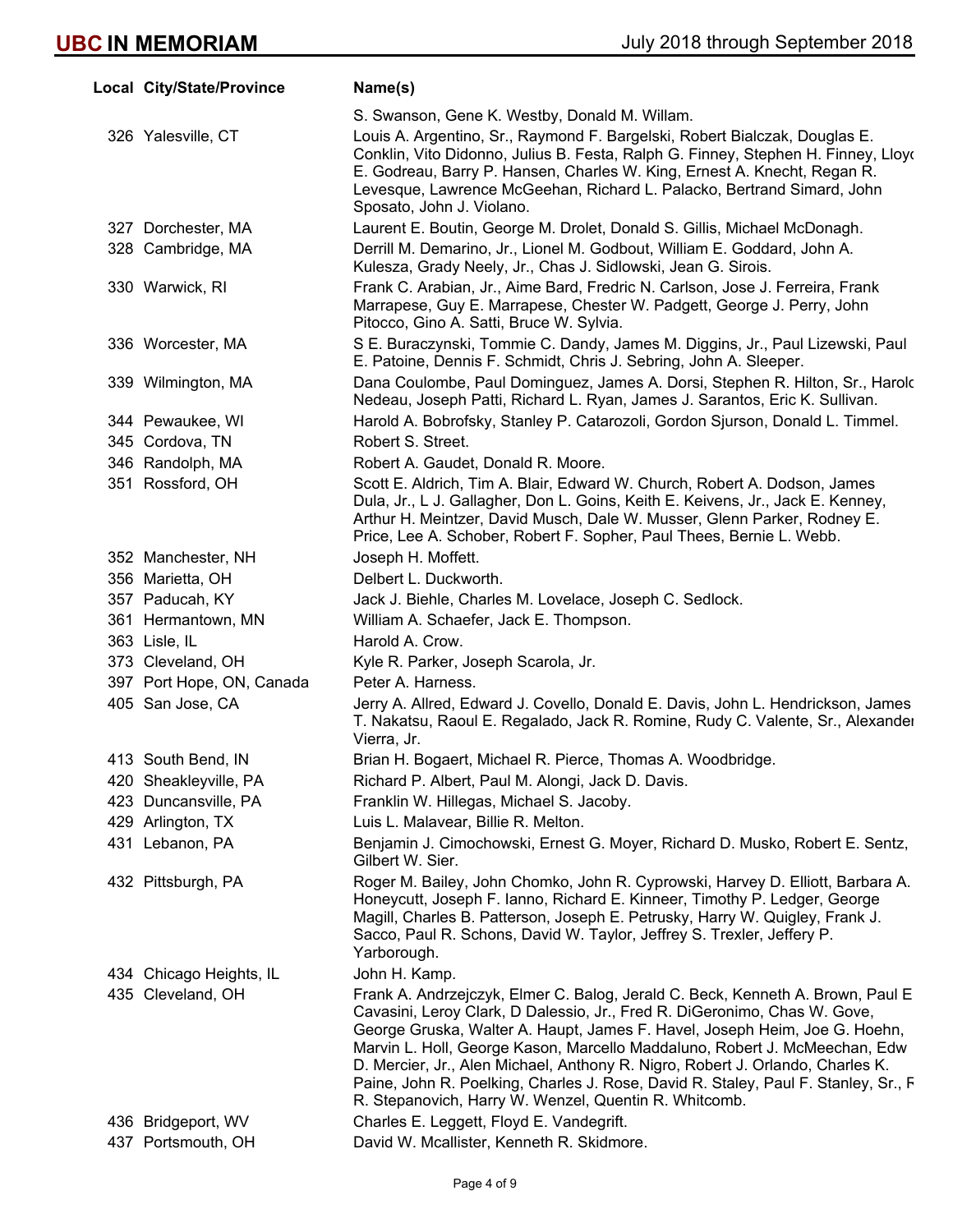| Local City/State/Province  | Name(s)                                                                                                                                                                                                                                                                                                                                                                                                                                                                                                                                                                                                                                                                        |
|----------------------------|--------------------------------------------------------------------------------------------------------------------------------------------------------------------------------------------------------------------------------------------------------------------------------------------------------------------------------------------------------------------------------------------------------------------------------------------------------------------------------------------------------------------------------------------------------------------------------------------------------------------------------------------------------------------------------|
| 439 Bridgeport, WV         | Edsel W. Absten, Darnell V. Beckner, William S. Boston, David A. Dorsey,<br>Ronald C. Jordan, Jerry V. Lee.                                                                                                                                                                                                                                                                                                                                                                                                                                                                                                                                                                    |
| 441 Pittsburgh, PA         | John J. Fenton, Alonzo Kalp, Jr., Melvin Karaica, James D. Maney, George N.<br>Papas, Kenneth E. Rose.                                                                                                                                                                                                                                                                                                                                                                                                                                                                                                                                                                         |
| 443 Pittsburgh, PA         | D A. Dreistadt.                                                                                                                                                                                                                                                                                                                                                                                                                                                                                                                                                                                                                                                                |
| 445 Scranton, PA           | Fred H. Buttner, Timothy McGoff, Rinaldo Santarelli, Glen H. Shaw.                                                                                                                                                                                                                                                                                                                                                                                                                                                                                                                                                                                                             |
| 472 Grayson, KY            | David Allen, Edw L. Stephens.                                                                                                                                                                                                                                                                                                                                                                                                                                                                                                                                                                                                                                                  |
| 491 Baltimore, MD          | John N. Harman, Thomas M. Rock.                                                                                                                                                                                                                                                                                                                                                                                                                                                                                                                                                                                                                                                |
| 494 Tecumseh, ON, Canada   | Aime Lebel.                                                                                                                                                                                                                                                                                                                                                                                                                                                                                                                                                                                                                                                                    |
| 496 Bradley, IL            | Devin P. Marquis.                                                                                                                                                                                                                                                                                                                                                                                                                                                                                                                                                                                                                                                              |
| 505 Aptos, CA              | Jack C. Green, William A. Straver.                                                                                                                                                                                                                                                                                                                                                                                                                                                                                                                                                                                                                                             |
| 525 Kalamazoo, MI          | James A. Faultersack, Sr., Steven D. Smith, Raymond Stoltzner.                                                                                                                                                                                                                                                                                                                                                                                                                                                                                                                                                                                                                 |
| 527 Nanaimo, BC, Canada    | Richard H. Moe.                                                                                                                                                                                                                                                                                                                                                                                                                                                                                                                                                                                                                                                                |
| 548 St. Paul, MN           | Alvin L. Nordheim, Roger J. Valade.                                                                                                                                                                                                                                                                                                                                                                                                                                                                                                                                                                                                                                            |
| 551 Pasadena, TX           | Gregory C. Reynolds.                                                                                                                                                                                                                                                                                                                                                                                                                                                                                                                                                                                                                                                           |
| 555 Denver, CO             | Anthony Koscielecki.                                                                                                                                                                                                                                                                                                                                                                                                                                                                                                                                                                                                                                                           |
| 558 Lisle, IL              | Robert J. Lesser, Donald D. Martin.                                                                                                                                                                                                                                                                                                                                                                                                                                                                                                                                                                                                                                            |
| 562 Long Beach, CA         | Kerisiano J. Asuega, Michael A. Carnes, Wayne E. Combee, Jimmy L. Dunn,<br>Vernon L. Kruse, Robert G. Moroney, Jiro Nakata, Leon W. Pugh, Troy W.<br>Walton.                                                                                                                                                                                                                                                                                                                                                                                                                                                                                                                   |
| 578 Lisle, IL              | Mark J. Mokrzycki.                                                                                                                                                                                                                                                                                                                                                                                                                                                                                                                                                                                                                                                             |
| 579 Paradise, NL, Canada   | Nathan C. Barrett, George E. Janes, Barry G. Jarvis, Seamus R. Mooney.                                                                                                                                                                                                                                                                                                                                                                                                                                                                                                                                                                                                         |
| 605 Marina, CA             | John H. McLaughlin, Jay R. Rush.                                                                                                                                                                                                                                                                                                                                                                                                                                                                                                                                                                                                                                               |
| 615 Kokomo, IN             | Stephen J. Flitcraft, Terry L. Saylor, Glen R. Thomas.                                                                                                                                                                                                                                                                                                                                                                                                                                                                                                                                                                                                                         |
| 638 Marion, IL             | Jesse C. Pingleton.                                                                                                                                                                                                                                                                                                                                                                                                                                                                                                                                                                                                                                                            |
| 650 Pomeroy, OH            | Kenneth R. Theiss.                                                                                                                                                                                                                                                                                                                                                                                                                                                                                                                                                                                                                                                             |
| 661 Sylmar, CA             | William E. Crowner, Garland W. McCurdy, Douglas C. Parrott.                                                                                                                                                                                                                                                                                                                                                                                                                                                                                                                                                                                                                    |
| 662 Freeburg, IL           | Charles S. Creath, William G. Eck, Tim D. Rushing, Herman R. Winkler.                                                                                                                                                                                                                                                                                                                                                                                                                                                                                                                                                                                                          |
| 664 Wood River, IL         | Elvin D. Blunt, George A. Lee, Wayne H. Skinner.                                                                                                                                                                                                                                                                                                                                                                                                                                                                                                                                                                                                                               |
| 665 Amarillo, TX           | James N. Brookes, Carl A. Meeks.                                                                                                                                                                                                                                                                                                                                                                                                                                                                                                                                                                                                                                               |
| 675 Woodbridge, ON, Canada | Scott Beggs, John Casalinuovo, Paul Elford, Seok Kim.                                                                                                                                                                                                                                                                                                                                                                                                                                                                                                                                                                                                                          |
| 678 Dubuque, IA            | Joseph L. Knox.                                                                                                                                                                                                                                                                                                                                                                                                                                                                                                                                                                                                                                                                |
| 687 Warren, MI             | Clifford E. Barnes, Tom E. Bindig, Theodore C. Brewer, Walter W. Burger, Frank<br>Chronowski, Peter C. D'Luge, Ilio Dimascio, Gary L. Haarz, William R. Hammond,<br>Michael R. Harvey, Gerald A. Hoffman, Albert D. Kiemele, C J. Klimkowski,<br>Walter F. Knerr, Richard Lane, Norton Lawson, James D. Manning, Rand E.<br>McNitt, Edward E. Miller, Thomas R. Molenda, Miller Noffsinger, Henry R.<br>Parkinson, Charles E. Prichard, Billie J. Reis, Matthew R. Rojem, Clifford L.<br>Sanford, Donald J. Schmidt, Gene S. Shooltz, Sr., William F. Singer, S Strauss,<br>Lawrence G. Stumkat, Lawrence H. Thayer, George L. Turrill, Emil A. Verbeke,<br>Ronald A. Wotring. |
| 701 Fresno, CA             | James Martini.                                                                                                                                                                                                                                                                                                                                                                                                                                                                                                                                                                                                                                                                 |
| 702 Jacksonville, FL       | William Collari, Herman A. Ibach, Jerry L. Martin, George A. Whisman.                                                                                                                                                                                                                                                                                                                                                                                                                                                                                                                                                                                                          |
| 706 Saginaw, MI            | Richard L. Christie, David R. Gray, George J. Hughes, William A. Krueger,<br>Norville J. Landes, Edward G. Lobsinger, Floyd J. Overland, David O. Stapp,<br>Kenneth L. Weston.                                                                                                                                                                                                                                                                                                                                                                                                                                                                                                 |
| 713 Hayward, CA            | Rosaire Duranleau, James E. Feria, Lindsey G. Hammon, Robert R. Henley,<br>Robert E. Johnson, Sterling E. Kalama, Marquis V. Lee, Harold Lovtangen, Eric<br>S. Mayson, Joseph V. Menard, D F. Miller, Stephen P. Moore, Francisco Silva,<br>James Vanderostyne.                                                                                                                                                                                                                                                                                                                                                                                                                |
| 714 Buena Park, CA         | Nicholas J. Glynn, Alan R. Horne, Leo Kanter, Longino R. Picazo, Donald E.<br>Pickett, Jr., Michael J. Reeves, Jeremy T. Skinner, Charles E. Stotts.                                                                                                                                                                                                                                                                                                                                                                                                                                                                                                                           |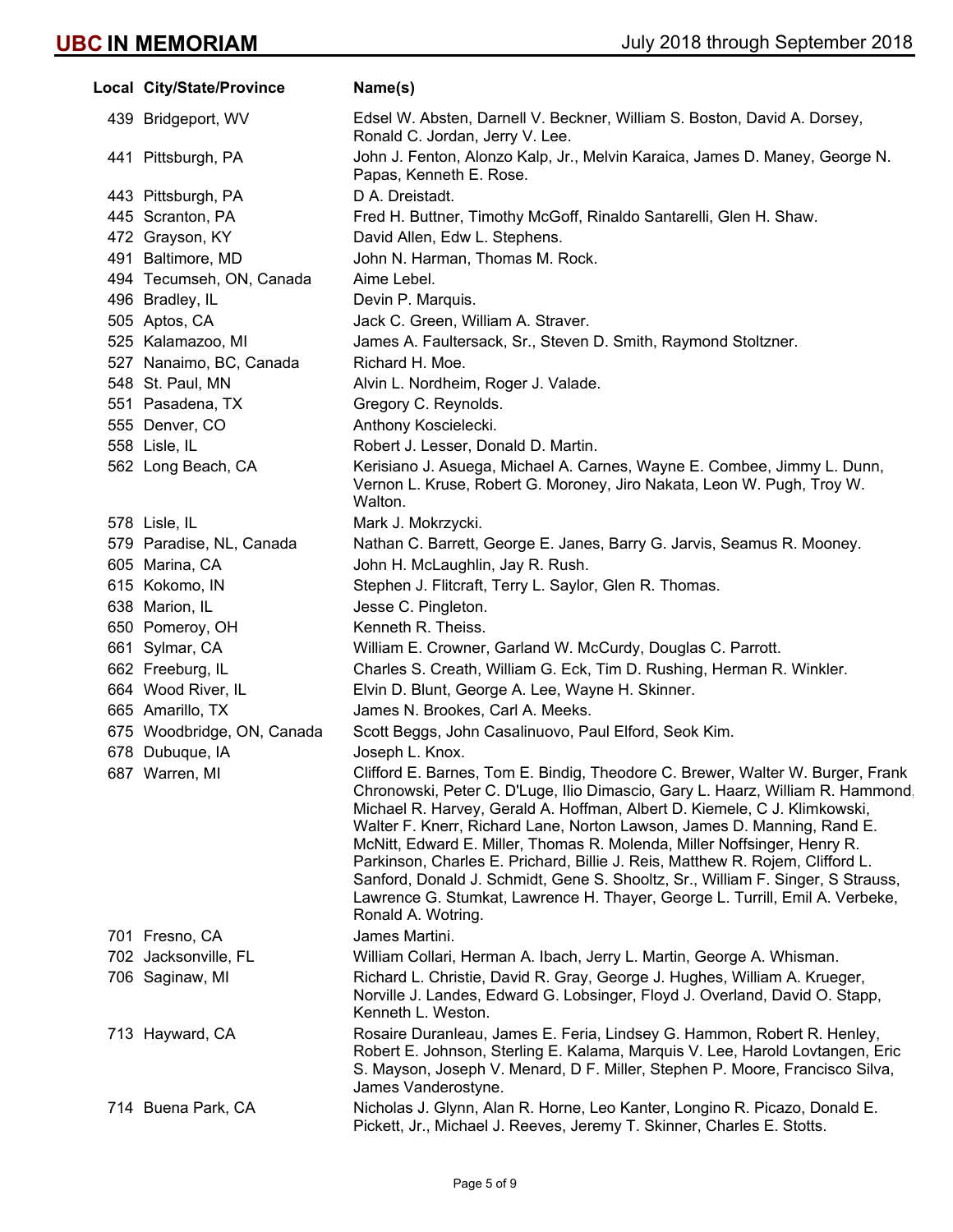| Local City/State/Province            | Name(s)                                                                                                                                                                                                                                                                                                                                                                              |
|--------------------------------------|--------------------------------------------------------------------------------------------------------------------------------------------------------------------------------------------------------------------------------------------------------------------------------------------------------------------------------------------------------------------------------------|
| 715 Cranford, NJ                     | Kendal R. Zink, Richard Zoilkowski.                                                                                                                                                                                                                                                                                                                                                  |
| 716 St Louis, MO                     | James S. Krause, Jr., Dennis H. Pratt.                                                                                                                                                                                                                                                                                                                                               |
| 721 Whittier, CA                     | Daniel D. Chapman, Jr., David E. Conway, Joe T. Edo, Raul Herrera, Nieves J.                                                                                                                                                                                                                                                                                                         |
| 735 Mansfield, OH                    | Marquez, Henry Vidales.                                                                                                                                                                                                                                                                                                                                                              |
|                                      | Gerald W. Karl.                                                                                                                                                                                                                                                                                                                                                                      |
| 744 Bellevue, OH<br>745 Honolulu, HI | Lisa A. Balsizer, Elbert D. Endicott, Marion L. Peters, Christopher E. Ritchie.<br>Edward Alves, Eliseo Bocoboc, Peter A. Gishitomi, Hajime Iwasaki, Clifford K.<br>Kanehira, Silvester Kaulia, Richard K. Kaya, Toshiyasu Kishimoto, Harutoshi<br>Kitamura, Tokuji Nakamura, Paul J. Stepper, George M. Tanna, Torao Tsujimoto,<br>Eichi Yamada, Yeichi Yamamoto, Yoshito Yamamoto. |
| 746 Honolulu, HI                     | Takao Kinoshita, Francisco Jerry I. Peralta.                                                                                                                                                                                                                                                                                                                                         |
| 751 Santa Rosa, CA                   | Daniel Adams, David B. Weatherup.                                                                                                                                                                                                                                                                                                                                                    |
| 785 Cambridge, ON, Canada            | Larry J. Dickson, Paul R. Hammer.                                                                                                                                                                                                                                                                                                                                                    |
| 790 Rock Falls, IL                   | Tim J. Mills, Robert Pannell.                                                                                                                                                                                                                                                                                                                                                        |
| 792 Rockford, IL                     | Daniel T. Miller, Tim S. Tomkus.                                                                                                                                                                                                                                                                                                                                                     |
| 805 Camarillo, CA                    | Freddie Balli, Jerry C. Carr, James H. Corbett, John D. Diefenderfer, Ivan C.<br>Harkey, R C. Rodriquez, Josef Schwaiger, Kenneth W. Whitney.                                                                                                                                                                                                                                        |
| 808 Idaho Falls, ID                  | Donald J. Greene, Alfred L. Raver, Jacob A. Valdez.                                                                                                                                                                                                                                                                                                                                  |
| 839 Hoffman Estates, IL              | Paul M. Kane, Paul G. Pierburg, Jerry L. Sullivan.                                                                                                                                                                                                                                                                                                                                   |
| 909 Ontario, CA                      | A. R. Angellotti, Jr., Jordan R. Hoyt, Benjamin O. Quinnett, Jack H. Reeves, Jose<br>Siaba, Donald B. Smith, Daniel L. Wade.                                                                                                                                                                                                                                                         |
| 911 Hanwell, NB, Canada              | Sara M. Burns, Robb Costello.                                                                                                                                                                                                                                                                                                                                                        |
| 916 Lisle, IL                        | Robert L. Narvick.                                                                                                                                                                                                                                                                                                                                                                   |
| 926 Brooklyn, NY                     | Kevin Bartholomew, Vito Dellasperanza, Edward Farrell, Kaarlo H. Huttula, Carl<br>Lande, Jr., Aaron J. Newson, Krzysztof Osuchowski, Manuel Ribeiro, Chris<br>Roerden, Luis D. Simancas, Andro Tsamalashvili.                                                                                                                                                                        |
| 943 Tulsa, OK                        | Wilbert J. Davis.                                                                                                                                                                                                                                                                                                                                                                    |
| 951 Ontario, CA                      | Ruben S. Aburto, Charles R. Aguilera, Michael J. McNally, Stevan P. Moore,<br>Calvin W. Shane, Robert W. Stephenson.                                                                                                                                                                                                                                                                 |
| 955 Kaukauna, WI                     | Verlyn D. Ferg, Donald G. Longworth, Ronald M. Quick.                                                                                                                                                                                                                                                                                                                                |
| 971 Reno, NV                         | Richard T. Fennelly, Chester E. Goodell, Randy Johnson.                                                                                                                                                                                                                                                                                                                              |
| 978 Springfield, MO                  | Elijah D. Gonzales, Joseph M. Moses.                                                                                                                                                                                                                                                                                                                                                 |
| 1000 Tampa, FL                       | Seth Edwards.                                                                                                                                                                                                                                                                                                                                                                        |
| 1004 Lansing, MI                     | Daniel R. Cowden, Kim Davis, Rod R. Gregg, William P. Russell, Kim J.<br>Satterelli, Thomas P. Shulters.                                                                                                                                                                                                                                                                             |
| 1005 Merrillville, IN                | Herman Gonlag, Jr., James P. Graden, Howard King, Randall O. Murray.                                                                                                                                                                                                                                                                                                                 |
| 1007 St. Catharines, ON, Canada      | Henry Jones.                                                                                                                                                                                                                                                                                                                                                                         |
| 1016 Muncie, IN                      | Allen E. Brookshear, Albert K. Phillips, David L. Scott.                                                                                                                                                                                                                                                                                                                             |
| 1017 Portland, OR                    | Donald Karney.                                                                                                                                                                                                                                                                                                                                                                       |
| 1021 Saskatoon, SK, Canada           | James A. Schmitz.                                                                                                                                                                                                                                                                                                                                                                    |
| 1027 Lisle, IL                       | John Barycki, John Katzenmayer, Fred B. Kulterman, Sig Niezabitowski, Bela V.<br>Seredi.                                                                                                                                                                                                                                                                                             |
| 1030 Woodbridge, ON, Canada          | Jordan M. Yuill.                                                                                                                                                                                                                                                                                                                                                                     |
| 1045 Warren, MI                      | John P. Burelle, Walter L. Dieterman, Eugene S. Middleditch, Leonard C. Motyka,<br>Alfred W. Shotwell, Gerald T. Sommer.                                                                                                                                                                                                                                                             |
| 1051 Lincoln, IL                     | William L. Andrews.                                                                                                                                                                                                                                                                                                                                                                  |
| 1056 Kaukauna, WI                    | William L. Bristol.                                                                                                                                                                                                                                                                                                                                                                  |
| 1074 Eau Claire, WI                  | Kenneth G. Gunderson, Seth D. Halverson.                                                                                                                                                                                                                                                                                                                                             |
| 1076 Greenwood, IN                   | Joe P. Bleemel, David L. Bradley, Harlen T. Kennedy, Jr., Stephen A. Kleine,<br>Ronald J. Knies, Kenneth R. Lackey, Thomas M. Smith, Timothy J. Tangerman,<br>Arthur T. Tomblin.                                                                                                                                                                                                     |
| 1090 Akron, OH                       | Jeffrey D. Baker, Donald D. Barcus, Kenneth D. Beltz, Jerry D. Berry, Kenneth R.                                                                                                                                                                                                                                                                                                     |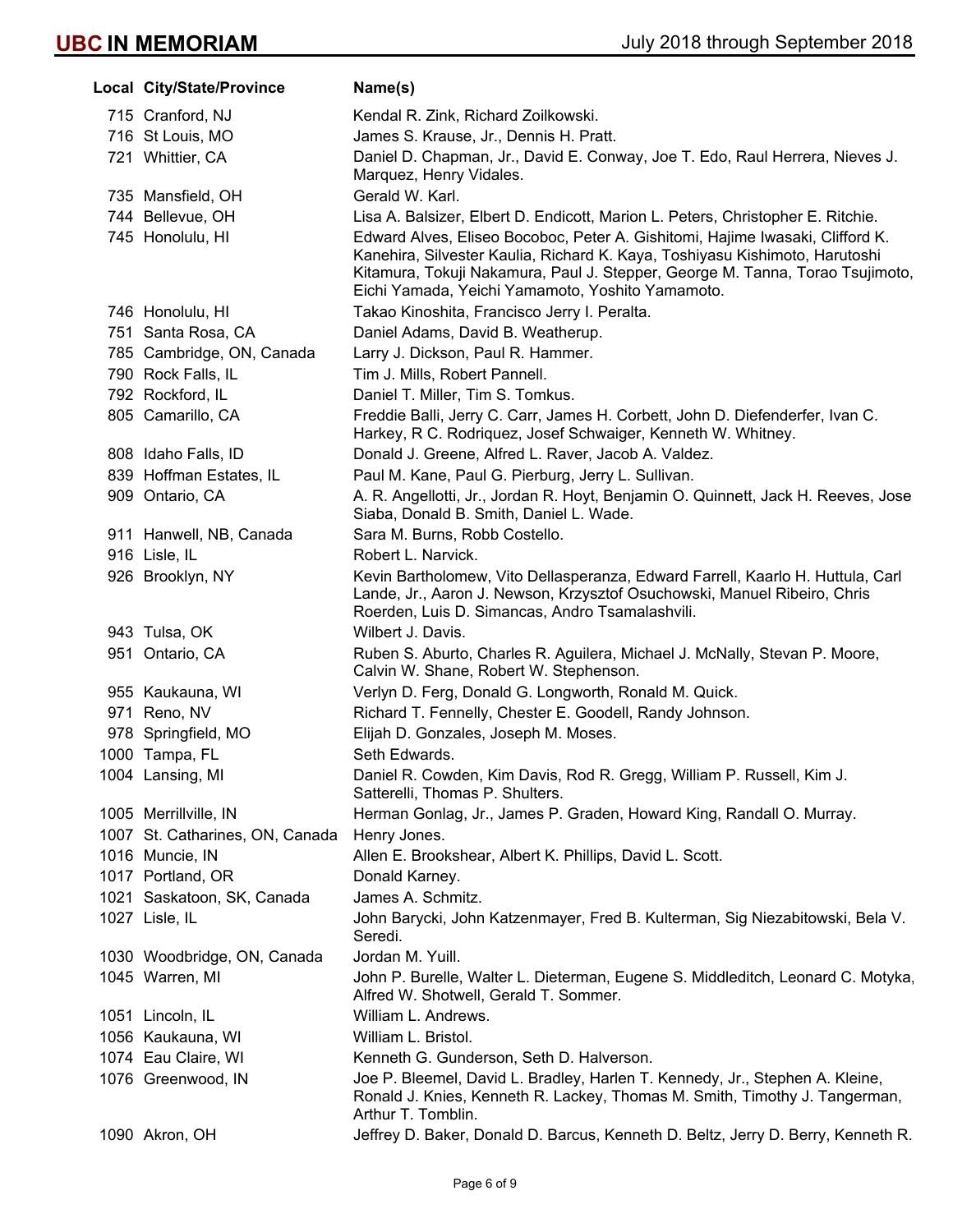| Local City/State/Province    | Name(s)                                                                                                                                                                                                                       |
|------------------------------|-------------------------------------------------------------------------------------------------------------------------------------------------------------------------------------------------------------------------------|
|                              | Brown, Henry L. Crislip, Keith W. Dow, Daniel W. Elkins, John Frasure, George<br>Gromley, David Hillard, William J. Johnson, Chas W. McLaughlin, Richard E.<br>Reitz, Jr., Robert Ross, Malcolm H. Wright.                    |
| 1091 Bismarck, ND            | Edward A. Duben.                                                                                                                                                                                                              |
| 1098 Baton Rouge, LA         | Donald P. Naquin, Anthony E. Rozier, Charles J. Serio, Alfred R. Smith, Glen N.<br>Smith.                                                                                                                                     |
| 1102 Warren, MI              | Frank P. Benson, Everett C. Talbot.                                                                                                                                                                                           |
| 1121 Framingham, MA          | Joseph A. Savio, Sr., Robert W. Wagner, Jr.                                                                                                                                                                                   |
| 1127 Kansas City, MO         | Mark G. Ayres, Terry R. Maddox.                                                                                                                                                                                               |
| 1136 Kettle Falls, WA        | Jerry A. Nailor.                                                                                                                                                                                                              |
| 1143 LaCrosse, WI            | Donald J. Fandry.                                                                                                                                                                                                             |
| 1146 Green Bay, WI           | Robert J. Badeau.                                                                                                                                                                                                             |
| 1151 Thunder Bay, ON, Canada | Eric R. Wickman.                                                                                                                                                                                                              |
| 1155 Columbus, IN            | Eugene Hillenburg, Barbara I. Hoover, Mary L. Povaleri, Robert D. Shattuck.                                                                                                                                                   |
| 1163 Syracuse, NY            | John C. Burditt, Jay J. Jordon, Sr.                                                                                                                                                                                           |
| 1176 Fargo, ND               | Ronald J. Bjorklund, Thomas S. Jacobson, Arnold J. Spath.                                                                                                                                                                     |
| 1185 Lisle, IL               | Edward P. Zilly.                                                                                                                                                                                                              |
| 1192 Birmingham, AL          | Hollis H. Crowden.                                                                                                                                                                                                            |
| 1209 Florence, AL            | William J. Hollman, William C. Hughes, Lawrence E. Johnson, Eugene F.<br>Rhodes, Phillip K. Staggs.                                                                                                                           |
| 1234 Warren, MI              | Raymond C. Cole, Wayne D. Fetterhoff, Sr., William F. Hommel.                                                                                                                                                                 |
| 1256 Sarnia, ON, Canada      | Germain Breault, Maurice Croteau, Robert Hartley, Kevin P. Shaw, Larry Shortt.                                                                                                                                                |
| 1263 Kennesaw, GA            | John N. Burrows.                                                                                                                                                                                                              |
| 1266 Austin, TX              | U S. Abbett, Otto A. Werchan.                                                                                                                                                                                                 |
| 1281 Anchorage, AK           | Frank B. Burr, III, Guy J. Edris, Kevin A. Napier, Richard C. Teurn, Brett A. Thoft.                                                                                                                                          |
| 1310 St Louis, MO            | Chas H. Szramkowski.                                                                                                                                                                                                          |
| 1319 Albuquerque, NM         | Joshua Cordova, Charles E. Key, Mark E. Sanchez.                                                                                                                                                                              |
| 1325 Edmonton, AB, Canada    | Maurice DeBlois, Dana K. Eddy, Robert D. Matthews, James R. McCarthy,<br>Michael T. Tracy.                                                                                                                                    |
| 1348 Virginia, MN            | Brad A. Rolfson.                                                                                                                                                                                                              |
| 1386 Hanwell, NB, Canada     | Roy N. Bannister, Michael A. Henderson.                                                                                                                                                                                       |
| 1410 Kingston, ON, Canada    | Stefan Bednarek, Bruce W. Freer, Robert W. Kerr.                                                                                                                                                                              |
| 1421 Arlington, TX           | Claude C. Garcia.                                                                                                                                                                                                             |
| 1425 Sudbury, ON, Canada     | Douglas L. Harmer.                                                                                                                                                                                                            |
| 1485 Merrillville, IN        | Robert E. Glasshagel, Scott D. Gumns, Robin Marier, Ronald G. Pliske, William<br>K. Raines, Kevin D. Schmidt, Ronald J. Thoreson, Walter E. Wolfe.                                                                            |
| 1503 Oregon City, OR         | Marvin L. Hall, Robert C. Hunsinger, Gerardo Osnaya.                                                                                                                                                                          |
| 1510 Escanaba, MI            | Cody A. Cayer, Norman A. Kujala, Donald J. Lebombard, Richard F. Mead.                                                                                                                                                        |
| 1529 Kansas City, MO         | Ronald C. Canaday, John D. Roberson, Donald L. Watson.                                                                                                                                                                        |
| 1539 Des Plaines, IL         | Terryl H. Barg, Joseph P. Cehoda, William H. Katz, Juan Ochoa.                                                                                                                                                                |
| 1554 Nashville, TN           | Robert W. Dillard, John D. Webb.                                                                                                                                                                                              |
| 1556 New York, NY            | Jorge A. Castaneda, James Cirello, III, Ralph Danise, III, Kenneth L. Deluca,                                                                                                                                                 |
|                              | Jerome Depiano, Bacilio E. Egoavil, Eric P. Esten, John Fenton, Robert Harmon,<br>Leif K. Johansen, Michael Ollek, Joseph C. Patterson, James C. Peterson,<br>Norman T. Reinertsen, Thomas Thorkildsen, Harry J. Walling, Jr. |
| 1588 Sydney, NS, Canada      | Sheldon J. Googoo, Earl W. Johnstone.                                                                                                                                                                                         |
| 1592 Sarnia, ON, Canada      | James H. Fisher, Robert A. Pretty.                                                                                                                                                                                            |
| 1596 St Louis, MO            | Tad R. David, TODD R. RINKLIN, Donald J. Torno, Cecil C. Treiner, Martin<br>Weber.                                                                                                                                            |
| 1599 Redding, CA             | Brian C. Bush, Robert M. Meehan.                                                                                                                                                                                              |
| 1607 Whittier, CA            | Joel Sanchez, James E. Santa Cruz, Steven L. Younker.                                                                                                                                                                         |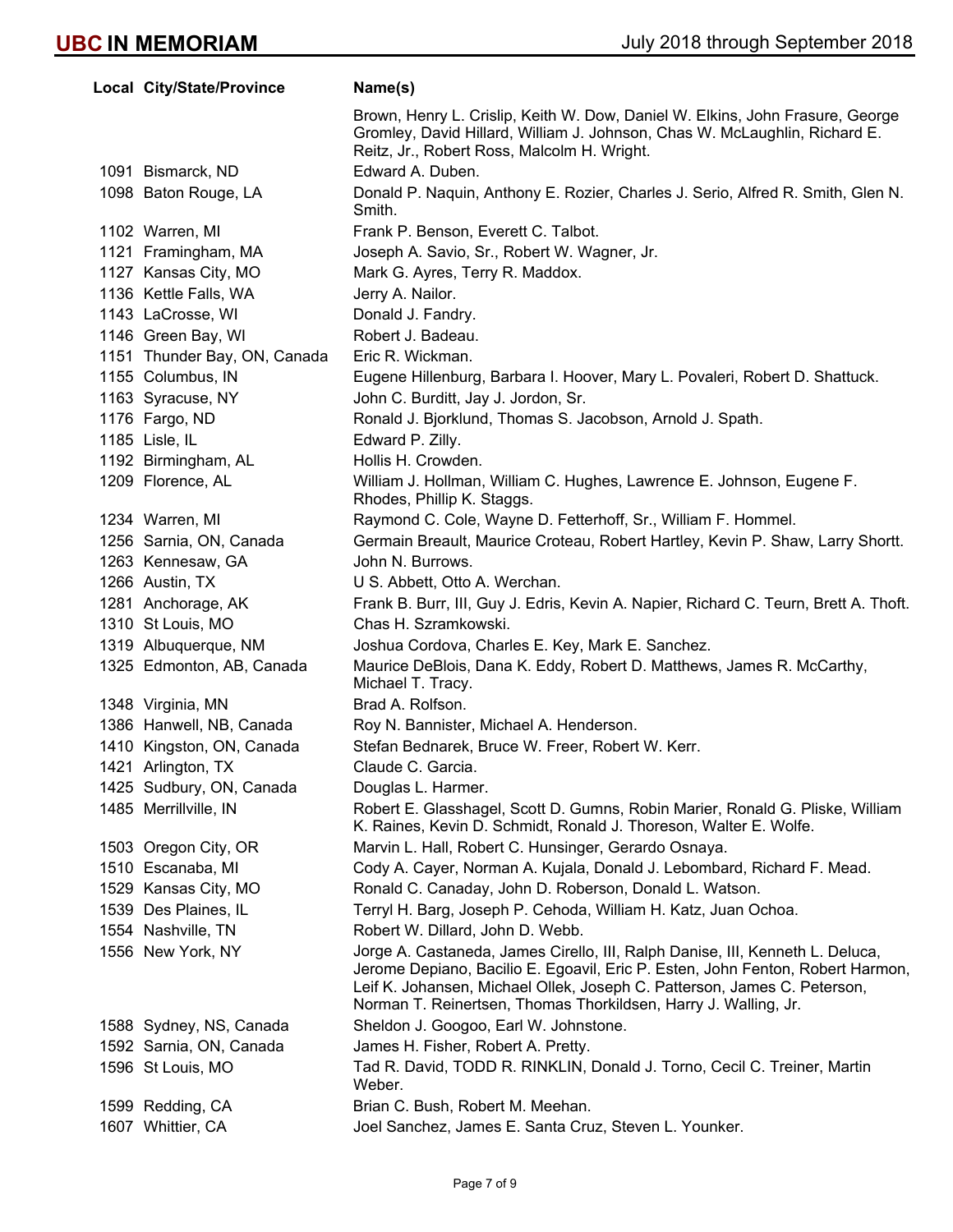**Local City/State/Province Mame(s)** 1615 Grand Rapids, MI Tan K. Tran. 1650 Lexington, KY Charles W. Clontz, Nekea R. Rose. 1669 Thunder Bay, ON, Canada Josef Gojsic, Jorma Kivisto. 1693 Lisle, IL Alfred Aubin, Jesse C. Cavitt, Raymond C. Geryol. 1733 Marshfield, WI Jeff Olson. 1795 Farmington, MO Nickolas J. Courtney, Marvin O. Scott. 1809 Oakland Park, FL David H. Browne, Billy F. Enzor. 1839 Pacific, MO Steve R. Blankenship, John L. Haney, Sr., Larry D. Strode. 1846 Metairie, LA N C. Spencer, Jr. 1889 Lisle, IL **Arthur M. Dundas, Carl Kosiewich, George J. McHugh.** Carl McHugh. 1905 Orlando, FL David L. Moses, Henry A. Ritter, Albert Santiago, Lonnie J. Wilbanks. 1912 Phoenix, AZ Carl F. Bebee, Paul L. Edwards, Richard L. Hanbcock, Elhart Mickelson. 1916 Hamilton, ON, Canada David W. Kidman. 1925 Columbia, MO Robert M. Dollens, Estill M. Rice, David E. Steelman, Clifford Wilson. 1946 London, ON, Canada Paul S. Warwick. 1977 Las Vegas, NV Cezar C. Fernandez, Joe H. Hamilton, Roger J. McKenzie, Wm R. Schoessler. 1985 Saskatoon, SK, Canada Sidney J. Sanderson. 2041 Ottawa, ON, Canada Tony Caruso. 2158 Bettendorf, IA Michael J. Burson, Donald A. Moore. 2182 Anjou, QC, Canada Hermel Denis, J A. Roussel. 2232 Pasadena, TX Dirik Snead. 2236 Oakland, CA Wm F. Gracia, Sr., Edward V. Wanner. 2283 Pewaukee, WI Robert J. Nieskes. 2287 New York, NY Roy Bakke, Robert Woy. 2298 Rolla, MO Donald C. Dinkela, Melvin A. Shanks. 2309 Toronto, ON, Canada Michael D. Ellis, Al Eppinghoven, Ernest Landry, Thomas Dustin W. Reay, Raymond A. Thompson. 2404 Delta, BC, Canada W A. Durling, William J. Oleksuik. 2411 Jacksonville, FL Frank Barnes. 2501 Louisville, KY Luther L. Wilson, Jr. 2750 Springfield, OR Delbert D. Darby. 2761 McCleary, WA Gerald R. Briner, H P. Eisenbeis. 2784 Coquille, OR Eugene J. Barnett, Leslie D. Gault, Jeremy S. Hackney. 2790 Woodhaven, NY Vincent Abbruzzese, Isidore Abramczyk, Alfred Adams, Emanuel Alaimo, Ignazio Alcamo, Anthony Amarando, Francesco Amoia, Giuseppe Angelino, Antonio Anselmo, Antonio Antonucci, Mariano Apa, Aron Arbitsman, Justo Arbizu, Joseph A. Arleo, Giuseppi Aversa, Felix Baez, Cezmin Bakioglu, Antonino Bannici, Alexander Battle, Hemchendra N. Beharry, Sime Benic, Clyde M. Benjamin, Lee L. Berendt, Raymond S. Betley, Vladimir Biberica, Harry Bienstock, Louis Blumenfeld, Vannie D. Boney, Mohamed Z. Boodhoo, Milan Boras, Brian T. Brennan, Oscar H. Brown, Giuliano Brugnoli, Joseph Brum, Tammaso Brunetti, Anthony Bruno, Elias Bucaro, Leon Buenabentura, Friedrich Burghardt, Theodore Byfold, Luis Cairo, Vincenzo Calderaro, Juan Calderon, Frank Calise, Jr., Crescencio Camejo, Armando Canto, Charlie Carson, Mario Cassieri, Arnaldo Cefalo, Berto Cekada, Franco Cerretani, Mario C. Cerutti, Robert A. Cherhan, Samuel Cherofsky, Joseph Chiarappa, Antoni Chmielowiec, Anthony J. Coco, Compton Connell, Giovanni Conte, Antony Coulanges, Wilfredo Couvertier, Marco Cucinotta, Peter Curialle, Alfred M. Daigger, Mario Dandria, James Daniels, Frank Dato, Angelo Dellavecchia, Albert Diamond, Wilfredo Diaz, Austin Dimech, George Doukas, Sam W. Dunnum, Olvin Duran, Steven Dyzenhaus, Wilbur Ealy, Joseph Eisenbuchner, Freddie Ellis, Willie W. Ellis, Angelo Estronza, Frederick Eugehart, Donato Falcicchio, Edward Falcone, Herlan H. Feria, Louis

A. Ferrara, Carmine F. Ferrari, Oliver Ferry, Robert W. Flavin, Norman F.